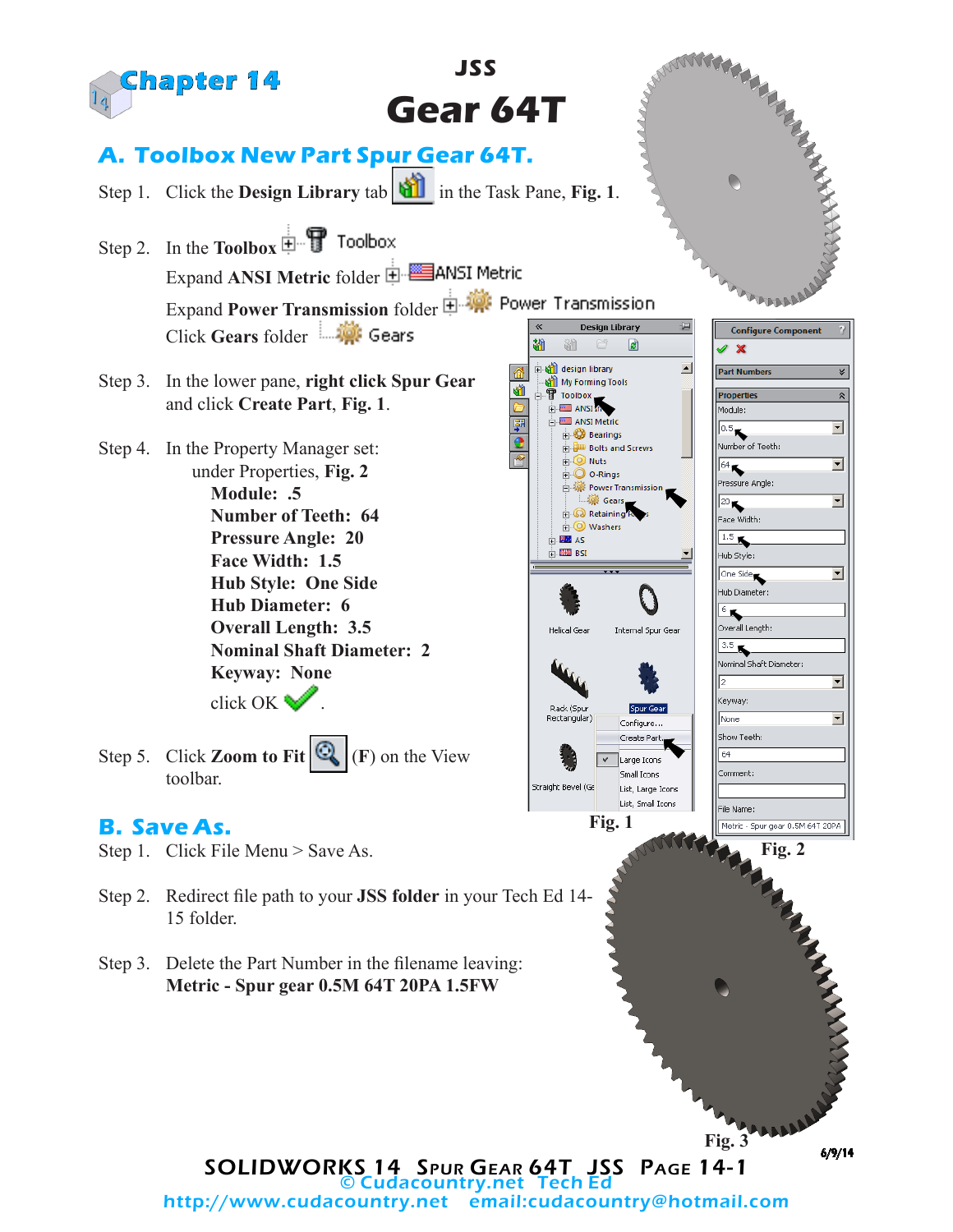and click Save.

## 6 R  $\diamondsuit$  Plane V X ÷ Metric - Spur gear 0.5M 64T 20PA Message **C. Create Plane. Fol** History Fully defined  $\mathbf{A}$  Annotations Step 1. Click **Plane 3**  $\Diamond$  in the Feature Manager to se- $\Sigma$  Equations **First Reference**  $\sqrt{\frac{3}{2}}$  Material <not specified> lect Plane, **Fig. 4**. Plane3  $\overline{\otimes}$  Plane 1  $\Box$  $\ddot{\diamondsuit}$  Plane2  $\sqrt{}$  Parallel  $\triangle$  Plane3 Origin  $\perp$  Perpendicular ∢ **S** MateRefe Reference  $\mathcal{L}$  Coincident  $\overline{P}$  (-) HoldingSke Step 2. Click **Reference Geometry**  $\begin{bmatrix} \text{Geometry} \\ \text{Simplify} \end{bmatrix}$  on the Fea-**GR** Base-Revolve  $\sqrt{90.000 \text{deg}}$ **For ToothCut** tures toolbar and **Plane** from the menu.  $\leftarrow$  1.000mm € **Breaks** @ RootFillets Mid Plane **Contract** HubNearOne Step 3. In the Plane Property Manager set: Second Refe<mark>r</mark>enc HubNearBoth under First Reference, **Fig. 5** Point<1  $\overline{\otimes}$  FarPln n **E** TR HubFar  **Plane 3** should be selected  $\overline{\mathcal{K}}$  Coincident  $\frac{1}{\sqrt{2}}$  Bore Project **E** Keyway ₹b Keyway2 **Third Reference** under Second Reference **Fig. 4**  $\blacksquare$ click **Midpoint**  $\bullet$  **of tooth face width edge**, **Fig. 6 and Fig. Midpoint**  $\bullet$ MARKANASA MARTIN

**Fig. 6 Fig. 7**

 $\bullet$ 

»